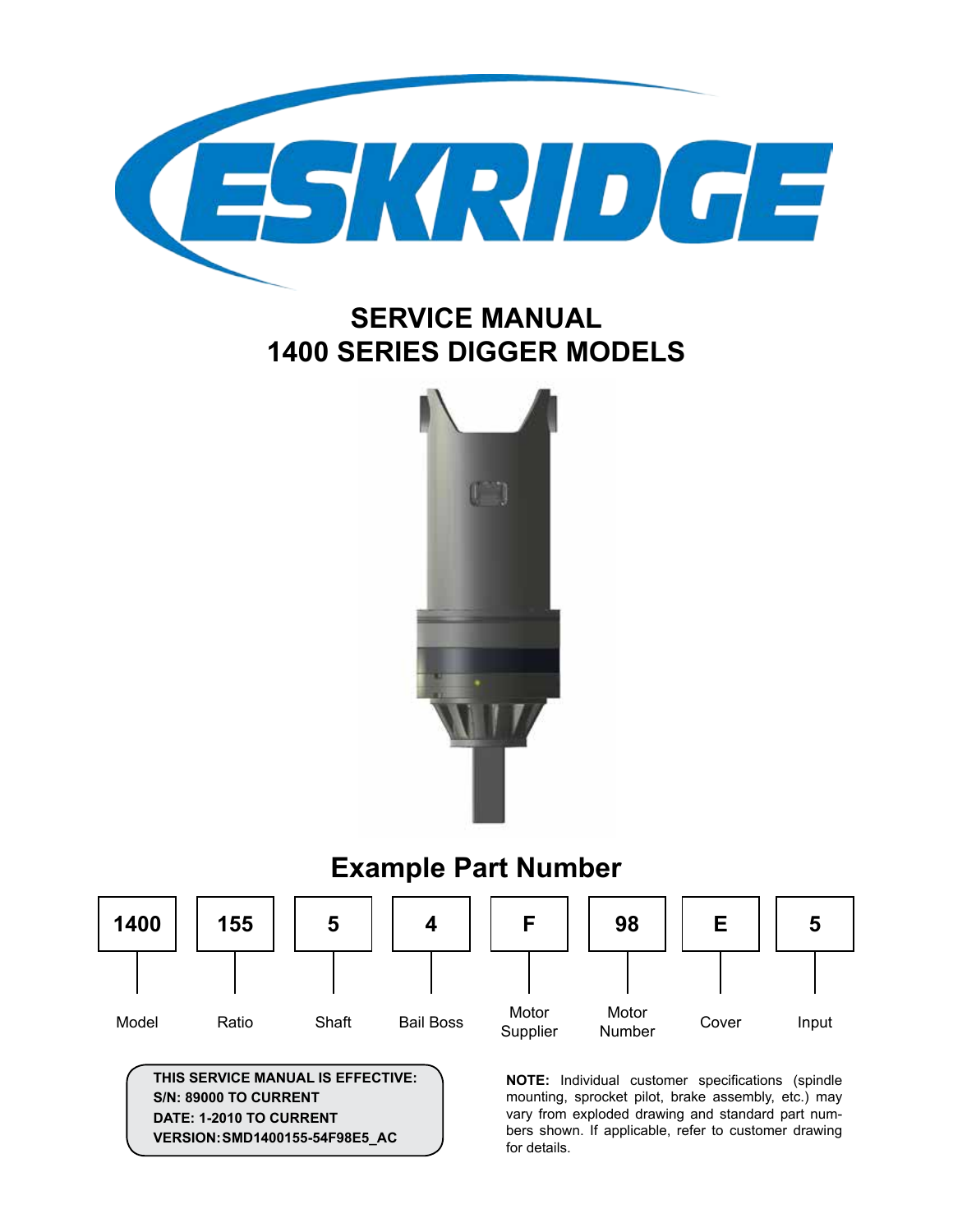| <b>Exploded View Drawing</b> |  |
|------------------------------|--|
| 1400155-54F98E5              |  |

| Eskridge x1400155-54F98E5aa 05-21-10 ECN- HWP |  |  |
|-----------------------------------------------|--|--|
|                                               |  |  |

**MODEL 1400155-54F98E5 DIGGER**

|                 |               | ושטוו  | 1400 133-34F 30E3 DIGGI                         |                            |  |  |  |  |
|-----------------|---------------|--------|-------------------------------------------------|----------------------------|--|--|--|--|
| ITEM            | QTY           |        | <b>DESCRIPTION</b>                              | PART NO.                   |  |  |  |  |
| 1               | 1             |        | <b>BASE-"F" FLANGLESS</b>                       | 60-004-3014                |  |  |  |  |
| 2               | 1             |        | OUTPUT SHAFT: 5-1/4" SQUARE                     | 60-004-4222L               |  |  |  |  |
| 3               | <b>COVERS</b> |        |                                                 |                            |  |  |  |  |
| 3A              | 1             |        | COVER - 440 RING MOUNT                          | 60-004-1934                |  |  |  |  |
| 3B              | 1             |        | COVER - SAE 'E' - (440)                         | 42-004-2032                |  |  |  |  |
| 4               | 1             |        | <b>INPUT GEAR</b>                               | 42-004-1532                |  |  |  |  |
|                 |               |        |                                                 |                            |  |  |  |  |
| 5               | (1)           |        | <b>CARRIER ASSEMBLY-STAGE 1</b>                 | 42-005-0111                |  |  |  |  |
| 5A              |               | 1      | <b>CARRIER</b>                                  | 42-004-1072                |  |  |  |  |
| 5B              |               | 3      | <b>PLANET GEAR</b>                              | 42-004-1112                |  |  |  |  |
| 5C              |               | 3      | PLANET SHAFT                                    | 42-004-1342                |  |  |  |  |
|                 | 5D            | 6      | WASHER                                          | 42-004-1362                |  |  |  |  |
| 5E              |               | 60     | <b>BEARING ROLLER</b>                           | 01-106-0040                |  |  |  |  |
| 5F              |               | 3      | SPACER                                          | 42-004-1352                |  |  |  |  |
| 5G              |               | 3      | <b>ROLL PIN</b>                                 | 01-153-0220                |  |  |  |  |
| 6               |               |        | <b>SUN GEARS</b>                                |                            |  |  |  |  |
|                 |               |        |                                                 |                            |  |  |  |  |
| 6A              |               | 1      | <b>INPUT (SUN GEAR)</b>                         | 60-004-1402                |  |  |  |  |
| 6B              |               | 1      | <b>SUN GEAR</b>                                 | 60-004-1792                |  |  |  |  |
| 7               | (1)           |        | <b>CARRIER ASSEMBLY- PRIMARY</b>                | 60-005-2113                |  |  |  |  |
| 7A              |               | 1      | <b>CARRIER</b>                                  | 60-004-1372                |  |  |  |  |
| 7B              |               | 3      | PLANET GEAR                                     | 60-004-1862                |  |  |  |  |
| 7С              |               | 3      | PLANET SHAFT                                    | 60-004-1272                |  |  |  |  |
| 7D              |               | 168    | <b>BEARING ROLLER</b>                           | 01-106-0050                |  |  |  |  |
| 7Ε              |               | 6      | <b>THRUST WASHER</b>                            | 60-004-1881                |  |  |  |  |
| 7F              |               | 12     |                                                 | 60-004-1891                |  |  |  |  |
|                 |               |        | SPACER                                          |                            |  |  |  |  |
| 7G              |               | 3      | <b>RETAINING RING</b>                           | 01-160-0750                |  |  |  |  |
| 7H              |               | 3      | <b>ROLL PIN</b>                                 | 01-153-0150                |  |  |  |  |
| 8               |               |        | <b>RING GEARS</b>                               |                            |  |  |  |  |
| 8A              |               | 1      | RING GEAR - STAGE 1                             | 42-004-1042                |  |  |  |  |
| 8B              |               | 1      | RING GEAR - STAGE 2                             | 60-004-1193                |  |  |  |  |
| 8C              |               | 1      | RING GEAR - STAGE 3                             | 60-004-1243                |  |  |  |  |
| 9               | (1)           |        | CARRIER ASSEMBLY- SECONDARY                     | 60-005-2133                |  |  |  |  |
| <b>9A</b>       |               | 1      | <b>CARRIER</b>                                  | 60-004-1774                |  |  |  |  |
| 9B              |               | 4      |                                                 | 60-004-1232                |  |  |  |  |
|                 |               |        | <b>PLANET GEAR</b>                              |                            |  |  |  |  |
| 9С              |               | 4      | PLANET SHAFT                                    | 60-004-1262                |  |  |  |  |
|                 | 9D            | 8      | <b>BEARING CONE</b>                             | 01-102-0210                |  |  |  |  |
| 9E              |               | 8      | <b>BEARING CUP</b>                              | 01-103-0210                |  |  |  |  |
|                 | 9F            | 4      | <b>RETAINING RING</b>                           | 01-160-0490                |  |  |  |  |
| 9G              |               | 8      | <b>RETAINING RING</b>                           | 01-160-0500                |  |  |  |  |
|                 | 9H            | 8      | WASHER                                          | 60-004-1291                |  |  |  |  |
|                 | 9J            | 8      | SHIM                                            | 60-004-1321                |  |  |  |  |
| 9Κ              |               | 4      | <b>ROLL PIN</b>                                 | 01-153-0150                |  |  |  |  |
| 9L              |               | 1      | PLATE - SEC CARRIER RETAINER                    | 60-004-1352                |  |  |  |  |
| 10              |               |        |                                                 |                            |  |  |  |  |
|                 |               |        | THRUST WASHERS & BEARINGS                       |                            |  |  |  |  |
| 10A             |               | 2      | <b>BEARING THRUST RACE - PRIMARY</b>            | 01-112-0350                |  |  |  |  |
| 10B             |               | 1      | <b>BEARING - PRIMARY THRUST</b>                 | 01-112-0340                |  |  |  |  |
| 10C             |               | 2      | <b>BEARING THRUST RACE - INPUT</b>              | 01-112-0400                |  |  |  |  |
| 10D             |               | 1      | <b>BEARING- INPUT THRUST</b>                    | 01-112-0410                |  |  |  |  |
| 10E             |               | 1      | <b>BEARING - INPUT THRUST</b>                   | 01-112-0060                |  |  |  |  |
| 11              |               |        | <b>SEALS &amp; O-RINGS</b>                      |                            |  |  |  |  |
| 11A             |               | 2      | <b>O-RING</b>                                   | 01-402-0840                |  |  |  |  |
| 11B             |               | 3      | <b>O-RING</b>                                   | 01-402-0660                |  |  |  |  |
| 11C             |               | 1      | <b>OUTPUT SHAFT SEAL</b>                        | 01-405-0810                |  |  |  |  |
| 11D             |               | 1      | O-RING                                          | 01-402-0670                |  |  |  |  |
| 12              |               |        | <b>OUTPUT SHAFT BEARINGS</b>                    |                            |  |  |  |  |
|                 |               |        |                                                 |                            |  |  |  |  |
| 12A             |               | 1      | <b>OUTER CONE</b>                               | 01-102-0190                |  |  |  |  |
| 12B             |               | 1      | <b>OUTER CUP</b>                                | 01-103-0190                |  |  |  |  |
| 12C             |               |        | <b>INNER CONE</b>                               | 01-102-0220                |  |  |  |  |
| 12 <sub>D</sub> |               | 1      | <b>INNER CUP</b>                                | 01-103-0220                |  |  |  |  |
| 13              |               |        | <b>HARDWARE</b>                                 |                            |  |  |  |  |
| 13A             |               | 6      | SHCS (3/8-16 X 1) GR8                           | 01-150-1110                |  |  |  |  |
| 13B             |               | 20     | HHCS (5/8-11 X 4-1/2) GR8                       | 01-150-0870                |  |  |  |  |
| 13C             |               | 20     | LOCKWASHER (5/8)- ZINC PLATED                   | 01-166-0040                |  |  |  |  |
| 13D             |               | -3     | FHS C.S. (3/8-24 X 1)GR8                        | 01-150-1590                |  |  |  |  |
| 13E             |               | 20     | HHCS (3/4-10 X 11.5) GR8                        | 01-150-1720                |  |  |  |  |
| 13F             |               | 20     | HARDWASHER (3/4 X 1.25 OD)                      | 01-166-0350                |  |  |  |  |
| 13G             |               | 4      | HHCS (3/4-10 X 1.75) GR8                        | 01-150-1890                |  |  |  |  |
| 13H             |               | 4      | LOCKWASHER (3/4 MED)                            | 01-166-0360                |  |  |  |  |
| 14              |               |        | <b>PLUGS</b>                                    |                            |  |  |  |  |
| 14A             | 4             |        | PIPE PLUG (3/4 NPT MAGNETIC)                    | 01-207-0100                |  |  |  |  |
| 14B             | 2             |        | INTERNAL HEX PLUG                               | 01-208-0030                |  |  |  |  |
| 15              |               |        | <b>MISCELLANEOUS</b>                            |                            |  |  |  |  |
| 15A             |               | 1      | <b>SEAL CARRIER</b>                             | 60-004-1922                |  |  |  |  |
| 15B             |               | 1      | <b>BAIL ASSEMBLY</b>                            | 60-005-2153                |  |  |  |  |
| 15C             |               |        | SHIM                                            | 60-004-1311                |  |  |  |  |
| 15D             |               | 1      | <b>LOCK RING</b>                                | 60-004-1472                |  |  |  |  |
| 15E             |               | 1      | <b>RETAINING RING</b>                           | 01-160-0690                |  |  |  |  |
| 15F             |               | 1      | RETAINING RING                                  | 01-160-0826                |  |  |  |  |
| 15G             |               | 1<br>1 | SPLIT RING (L-SEGMENT)<br><b>RETAINING RING</b> | 60-004-1482<br>01-160-0510 |  |  |  |  |
| 15H<br>151      |               | 1      | <b>ADAPTER</b>                                  | 60-004-1902                |  |  |  |  |
|                 |               |        |                                                 |                            |  |  |  |  |
| 16              |               | 1      | MOTOR                                           | 01-304-0980                |  |  |  |  |



**Model D1400 service manual, SM1400155-54F98E5\_AC Page 2**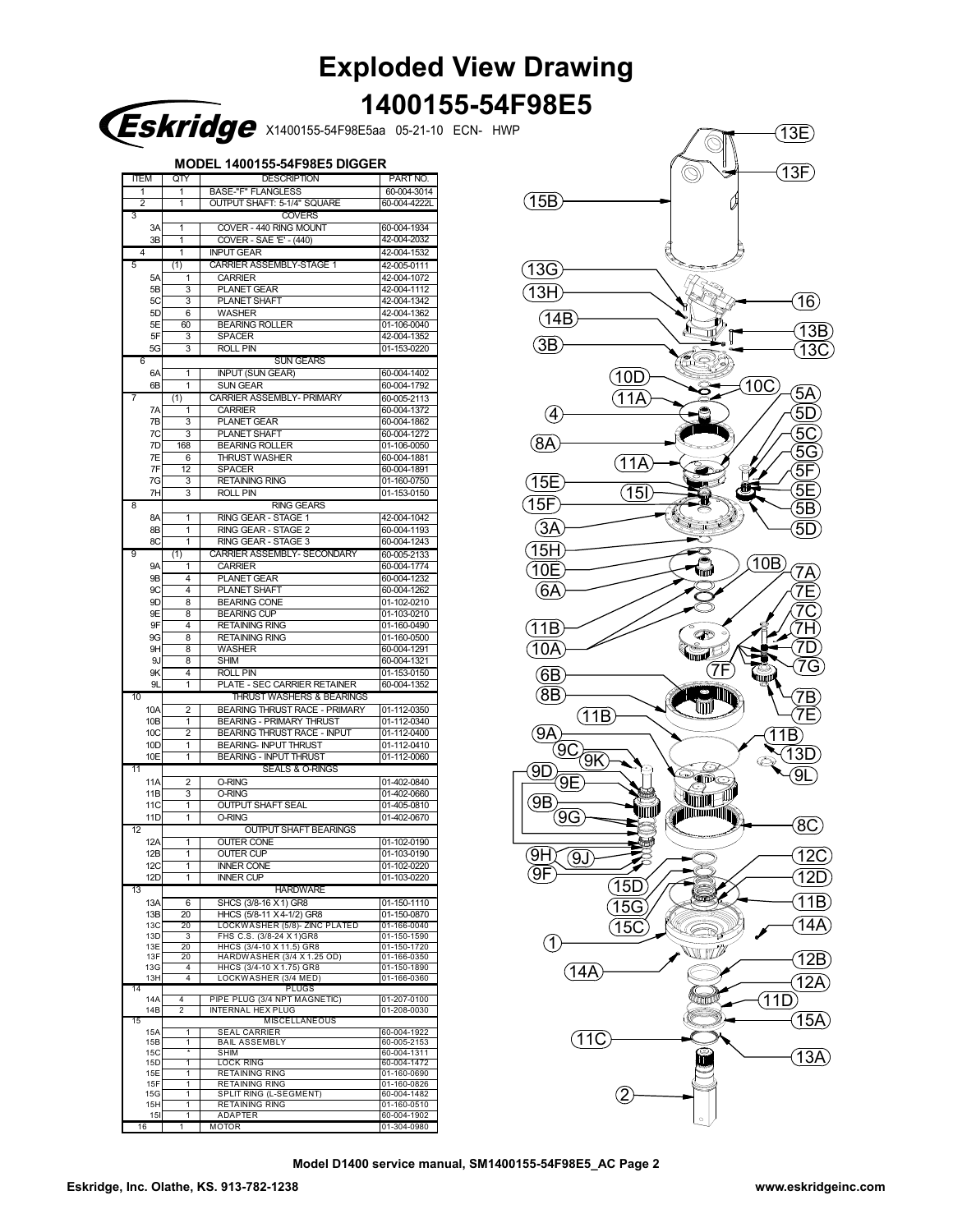## **LUBRICATION & MAINTENANCE**

Using the chart below, determine an appropriate lubricant viscosity. Use only EP (extreme pressure) or API GL-5 designated lubricants. Change the lubricant after the first 50 hours of operation and at 500 hour intervals thereafter. The auger drive should be partially disassembled to inspect gears and bearings at 1000 hour intervals.



## **Recommended ambient and operating temperatures for conventional and synthetic gear lubricants**

**Note: Ambient temperature is the air temperature measured in the immediate vicinity of the gearbox. A gearbox exposed to the direct rays of the sun or other radiant heat sources will operate at higher temperatures and therefore must be given special consideration. The max operating temp must not be exceeded under any circumstances, regardless of ambient temperature.**

If your unit was specified "shaft up" or with a "-Z" option, a grease zerk was provided in the base housing. For shaft-up operation, the output bearing will not run in oil and must be grease lubricated. Use a lithium based or general purpose bearing grease sparingly every 50 operating hours or at regular maintenance intervals. Over-greasing the output bearing should be avoided as it tends to fill the housing with grease and thicken the oil

## **ESKRIDGE MODEL D1400 OIL CAPACITIES**



**WARNING: While working on this equipment, use safe lifting procedures, wear adequate clothing and wear hearing, eye and respiratory protection.**

## **ESKRIDGE PART NUMBER INTERPRETATION**

**Note: All non custom Eskridge Geardrives are issued a descriptive part number which includes information regarding the Model, means of shaft retention, base style, shaft style, input mounting, input shaft size, overall ratio and various available options. For a detailed breakdown of this information, please refer to Eskridge product specification sheets found at: http://www.eskridgeinc.com/diggers/diggerprodspecs.html**

!<br>!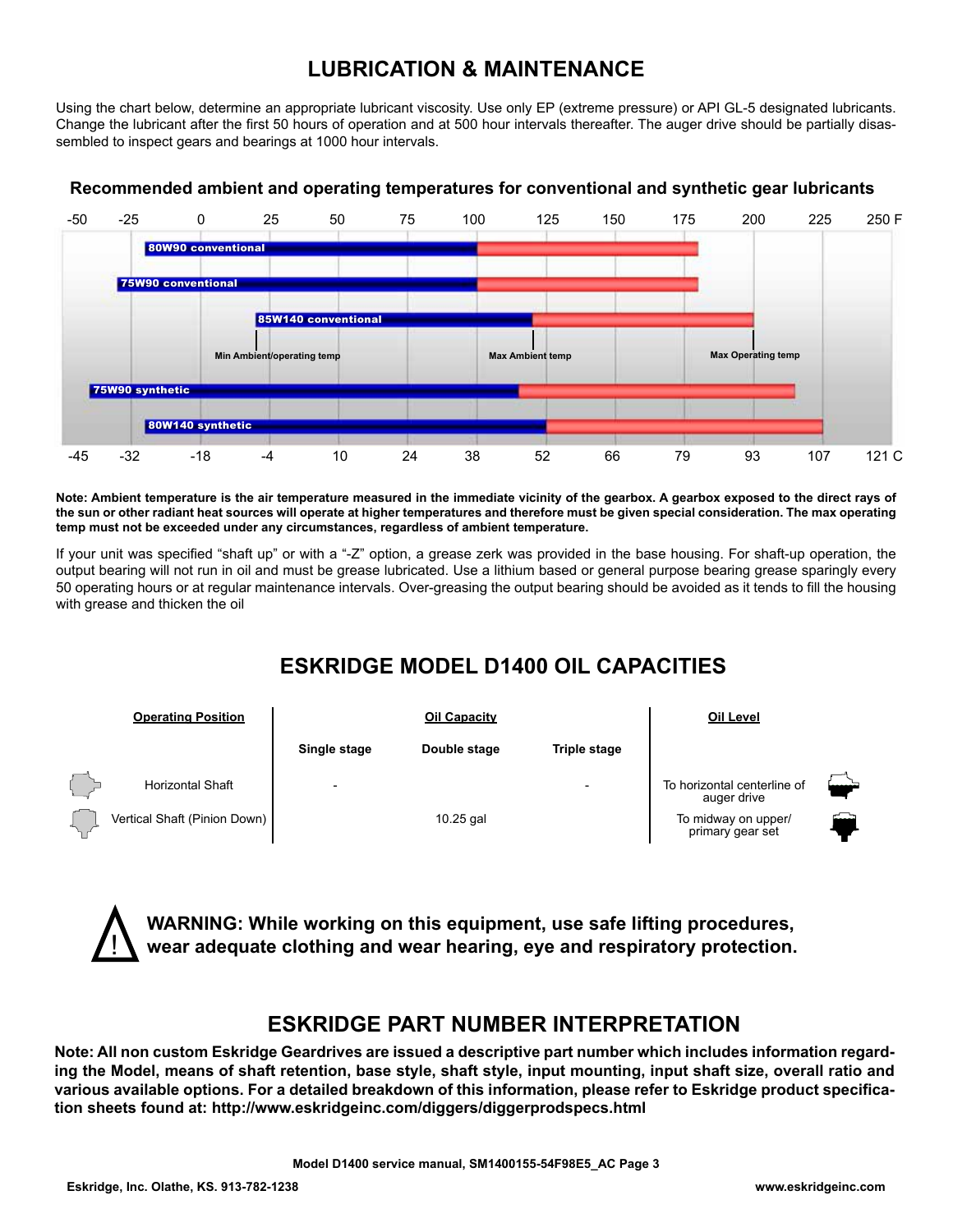# **Unit Disassembly Procedure**

- 1) Scribe a diagonal line across the outside of the unit from the bail **(15B)** to the base **(1)** before disassembly to aid in the proper positioning of pieces during reassembly.
- 2) Remove magnetic drain plugs **(14A)** and drain oil from unit. The oil will drain out faster and more completely if warm.
- 3) Remove the twenty hex-head capscrews **(13E)** and lockwashers **(13F)**.
- 4) Separate bail **(15B)** from ring gear adapter **(3A)** and remove from digger assembly.
- 5) Install two hex-head capscrews **(13E)** into ring gear adaptor **(3A)** to retain gearbox assembly together.
- 6) Remove motor **(16)** from cover **(3B)**.
- 7) Remove the twenty hex-head capscrews **(13B)** and lockwashers **(13C)**.
- 8) Remove cover **(3B)**, thrust bearings **(10C & 10D)**, remove input gear **(4)**. Inspect o-ring **(11A)**; discard if damaged or deformed.
- 9) Remove retaining ring **(15E)** from stage II sun gear. Lift Stage I planet carrier assembly **(5)** out of the unit . Remove ring gear **(8A)** and inspect o-ring **(11A)**; discard if damaged or deformed.
- 10) Remove two hex-head capscrews **(13E)** and ring gear adapter **(3A)**. Inspect o-ring **(11B)** as before; discard if damaged.
- 11) Remove thrust washers and bearings **(10A, 10B & 10E)**.
- 12) Remove adaptor **(15I)**, sun gear **(6A)** and carrier assembly **(7).** Remove the Stage II ring gear **(8B)**. Inspect o-ring **(11B)**; as before, discard if damaged.
- 13) Remove Stage III sun gear **(6B)** from Stage III carrier assembly **(9)**.
- 14) Remove the three 3/8-24 flat head capscrews **(13D)** securing the carrier retaining plate **(9L)** to the output shaft **(2)**.
- 15) Remove remaining ring gear (**8C)** and Stage III carrier assembly **(9)**. Inspect gear to gear and gear to base o-ring(s) **(11B)**, discard and replace any damaged or deformed o-rings.
- 16) The unit is now separated into subassemblies. The area(s) requiring repair should be identified by thorough inspection of the individual components after they have been cleaned and dried.

# **Stage I Carrier Subassembly**

**(Items 5A, 5B, 5C, 5D, 5E, 5F & 5G)**



**Disassembly**

1) Rotate planet gears **(5B)** to check for abnormal noise or roughness in bearings **(5E)** or planet shafts **(5C)**. If further inspection or replacement is required, proceed as follows.

## **NOTE: Support only the carrier (5A) while pressing out planet shafts.**

- 2) Drive roll pins **(5G)** completely into the planet shafts **(5C)**.
- 3) Press or drive planet shafts **(5C)** out of carrier **(5A)**.
- 4) Remove planet gears **(5B)** and thrust washers **(5D)** from the carrier **(5A).**
- 5) Inspect the planet gear **(5B),** bearing bore, planet shaft **(5C)** and rollers **(5E)**. Check for spalling, bruising or other damage. Replace components as necessary; rollers should be replaced only as a set of 20.
- 6) Check primary planet shafts **(5C)** for any abnormal wear, especially ones where bearings needed to be replaced. If any abnormal wear is found, replace planet shafts.
- 7) Use 3/16 inch pin punch to remove roll pins **(5G)** from planet shafts **(5C)**.

**NOTE: If either the rollers or the planet shafts (pins) are damaged, both components should be replaced.**

## **Reassembly**

- 1) Rebuild Stage I planet carrier assembly in reverse order using any needed new parts.
- 2) Install rollers in gear as follows:
	- a) Set planet washer **(5D)** on work table with planet gear **(5B)** positioned on top of washer. Center the planet washer to the planet gear as closely as possible.
	- b) Center the planet shaft **(5C)** in the planet gear **(5B)** bearing bore. Install roller spacer **(5F)** onto planet shaft.
	- c) Begin placing rollers **(5E)** around the shaft **(5C)**. There should be clearance for the last roller to slide in. Be sure to install 20 rollers in each planet gear.
	- d) Place washer **(5D)** over the gear **(5B)** onto the shaft **(5C)**.
	- e) Carefully slide the assembly off the table, holding the lower planet washer **(5D)** and planet gear **(5B)**.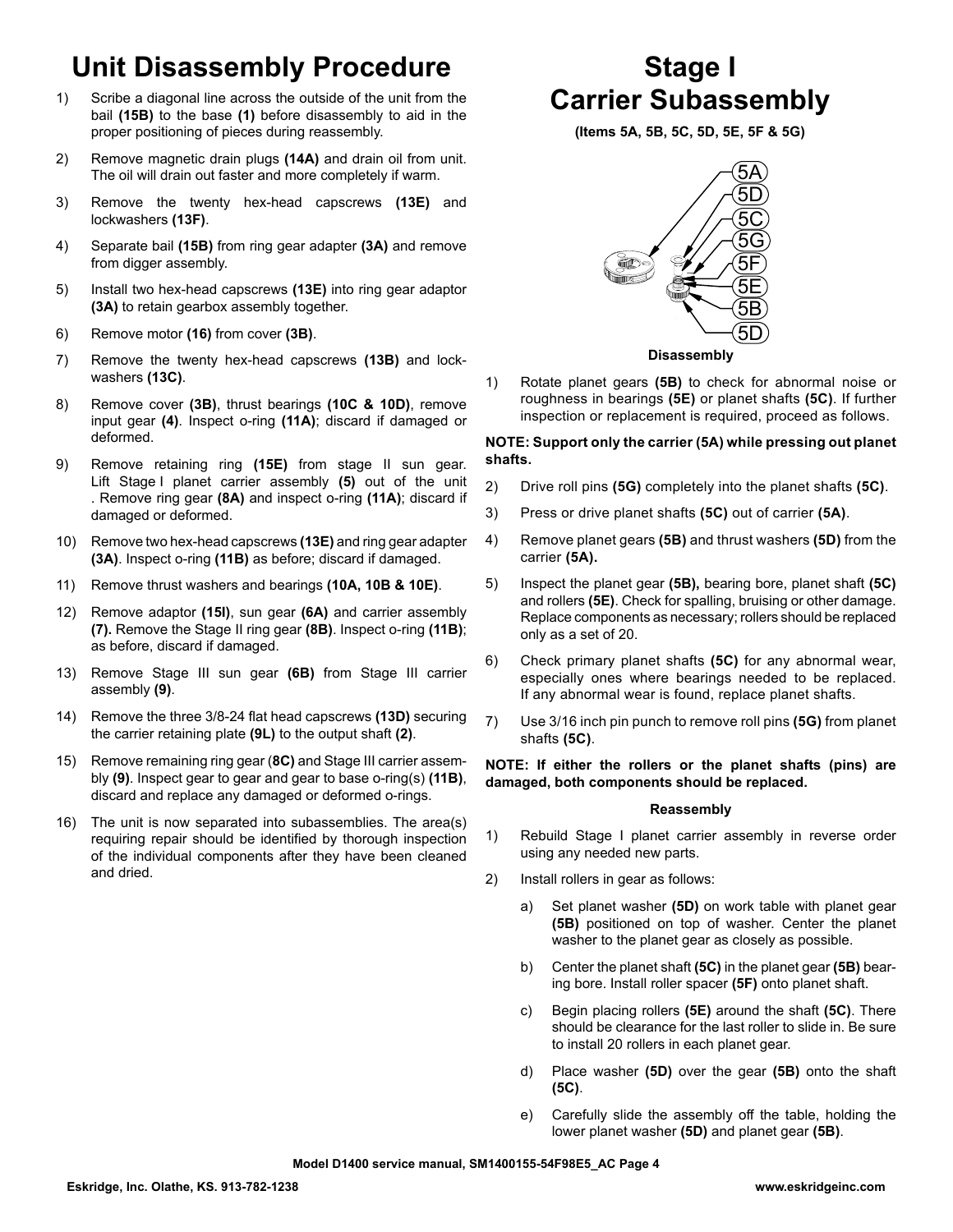- f) Slide the planet shaft **(5C)** out of the assembly and slide the assembly into the carrier.
- g) Align the planet gear/bearing assembly inside the carrier and install the planet shaft through the entire assembly.
- 3) Planet shafts **(5C)** should be installed with the chamfered end of the 3/16 inch hole towards the outside diameter of the carrier **(5A)**; this will aid in alignment of holes while inserting roll pins **(5G)**.
- 4) Drive roll pin **(5G)** into the carrier hole and into the planet shaft to retain the parts. Repeat for remaining planet gears.

## **Stage II Carrier Subassembly**

**(Items 7A, 7B, 7C, 7D, 7E, 7G, & 7H)**



## **Disassembly**

- 1) Rotate planet gears **(7B)** to check for abnormal noise or roughness in bearings **(7D)**. If further inspection or replacement is required, proceed as follows.
- 2) Drive roll pins **(7H)** completely into the planet shafts **(7C)**.
- 3) Slide planet shafts **(7C)** out of carrier **(7A)**.
- 4) Remove planet gears **(7B)**, washers **(7E)** and rollers **(7D)** from carrier **(7A)**.
- 5) Inspect the planet gear **(7B),** bearing bore, planet shaft **(7C)** and rollers **(7D)**. Check for spalling, bruising or other damage. Replace components as necessary; rollers should be replaced only as a set of 56.
- 6) Remove roll pins **(7H)** from primary planet shafts **(7C)** using a 3/16 inch pin punch.

### **Reassembly**

- 1) Rebuild primary planet carrier assembly in reverse order using any needed new parts.
- 2) Install rollers in gear as follows:
	- a) Set planet gear **(7B)** onto table. Install one roller spacer **(7F)** into planet gear bore and seat on internal retaining ring **(7G)**.
	- b) Center the planet shaft **(7C)** in the planet gear **(7B)** bearing bore.
	- c) Begin placing rollers **(7D)** around the shaft **(7C)**. There should be clearance for the last roller to slide in. Be sure to install 28 rollers in each planet gear.
- d) Place spacer washer **(7F)** onto planet rollers.
- e) Place thrust washer **(7E)** onto planet gear **(7B)** remove planet shaft.
- f) Carefully slide the assembly off the table and rotate 180 degrees placing thrust washer onto table. Repeat steps 1 (a-f).
- g) Align the planet gear/bearing assembly inside the carrier and install the planet shaft through the entire assembly.
- 3) Planet shafts **(7C)** should be installed with the chamfered end of the 3/16 inch hole towards the outside diameter of the carrier **(7A)**; this will aid in alignment of holes while inserting roll pins **(7G)**.
- 4) Drive roll pin **(7G)** into the carrier hole and into the planet shaft to retain the parts. Repeat for remaining planet gears.

# **Stage III Carrier Subassembly**

**(Items 9A, 9B, 9C, 9D, 9E, 9F, 9G, 9H, 9J & 9L)**



## **Disassembly**

- 1) Rotate planet gears **(9B)** to check for abnormal noise or roughness in bearings **(9D, 9E)**. If further inspection or replacement is required, proceed as follows.
- 2) Removing retaining ring **(9F),** washer **(9H)** and shims **(9J)**  from planet shaft **(9C)**.
- 3) Press planet shafts **(9D)** out of carrier **(9A)**.
- 4) Remove planet gears **(9B)** and washer **(9H)** from carrier.
- 5) Inspect the planet gear **(9B),** bearing cone **(9E)**, bearing cup **(9D)** and planet shaft **(9C)**. Check for spalling, bruising or other damage. Replace components as necessary; bearing need to be replaced as a cup and cone set.
- Replace any parts where abnormal wear is found.

## **Reassembly**

- 1) Rebuild Stage III planet carrier assembly in reverse order using any needed new parts.
- 2) Install bearing cones **(9E)** into planet gear bearing cups **(9D)**. Place washer **(9H)** onto interior carrier spot faced surface.
- 3) Insert planet gear assembly into carrier **(9A)**.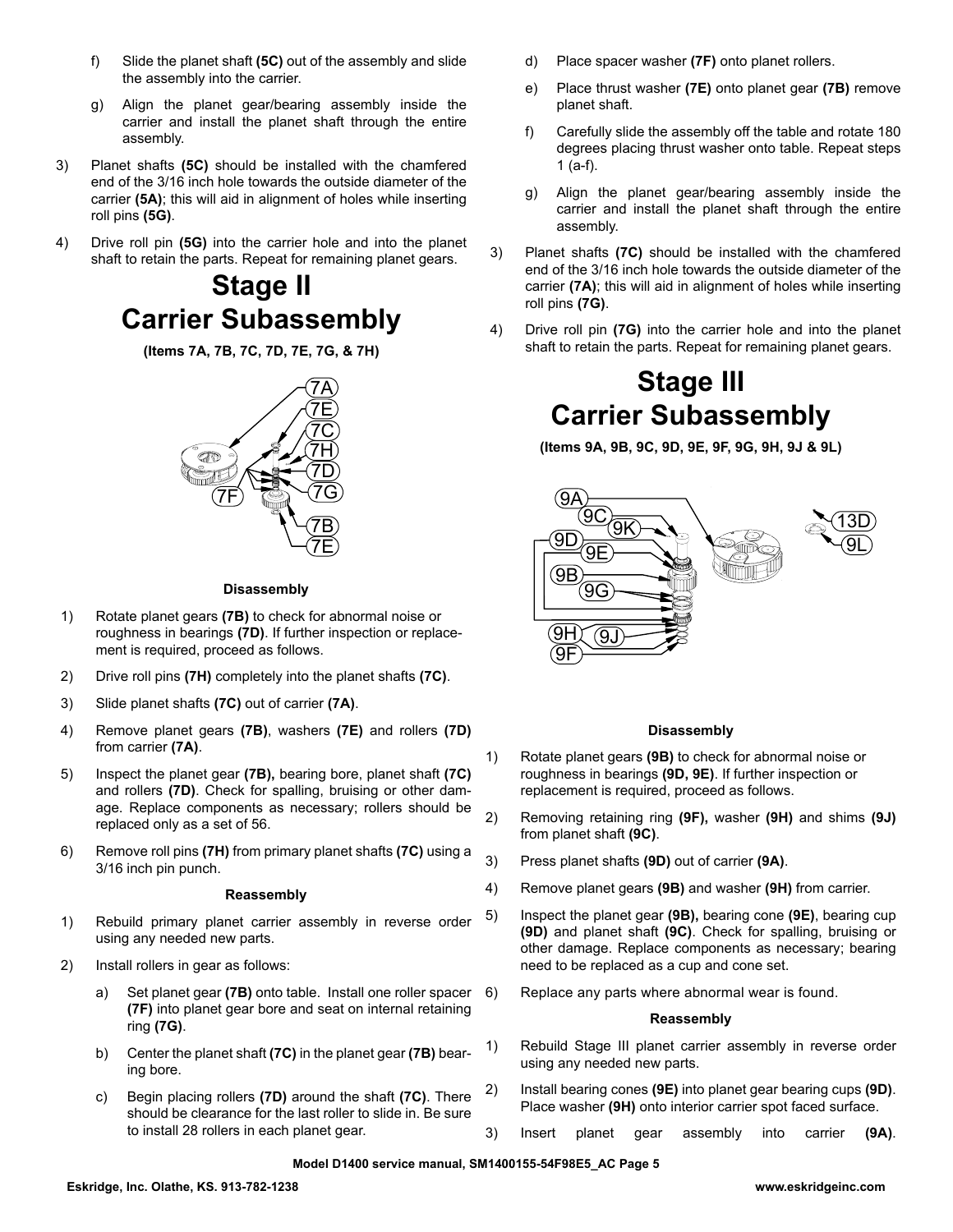Slide planet shaft **(9C)** Into carrier planet assembly and align planet pin notch with roll pin in carrier.

4) Place shims **(9J)** and washer **(9H)** onto planet shaft. Install retaining ring **(9F)**. Rotate plant gears by hand to test bearing preload. Correct bearing preload on the planet gears requires 50-75 in-lbs rotating torque. If gear doesn't rotate remove a shim and test again until a smooth loaded rotation is developed. Repeat for remaining planet gears.

## **Base Subassembly**

**(Items 1, 2, 11A 11C, 12A, 12B, 12C, 12D, 13A, 14, 15A, 15C, 15D, & 15E)**



#### **Disassembly**

- 1) Remove the seal carrier retaining screws **(13A)** and seal carrier **(15A)** from unit. Inspect seal **(11C)** and o-ring **(11A)** for signs of wear or damage and replace as necessary.
- 2) Remove the lock ring **(15D)** using a heel bar or puller; if using a heel bar, be sure not to pry against the cage of the inner output shaft bearing **(12C)**. Remove the split ring segments **(15E)** and shims **(15C)**.

#### **Caution: Since the output shaft is no longer retained, care should be taken to avoid personal injury. Care should also be taken not to damage it when it is pressed through base.**

3) Base **(1)** should be set pinion side down, as shown, on a plate or table. Press output shaft through the bottom of base by applying a load to top end (internal end) of shaft until it passes through inner shaft bearing cone **(12C)**.

#### **Note: Removing the shaft from the base assembly damages the shaft seal and the seal will need to be replaced.**

- 4) A gear puller may be used to remove the outer bearing cone **(12A)** from the shaft **(2)**. If reusing old bearing cone, do not pull on or damage roller cage.
- 5) Inspect inner and outer bearing cups **(12A, 12B, 12C & 12D)**. If cups are damaged, drive them out using a brass drift and utilizing the bearing knock-out notches in the base **(1)**

#### **Reassembly**

- 1) Clean all foreign material from magnetic oil plug **(14)** located on the side of the base **(1)**.
- 2) Place base **(1)** (output side up, opposite shown) on the table.
- 3) Apply a layer of lithium or general purpose bearing grease to the roller contact surface of outer bearing cup **(12A)**.
- 4) Press outer bearing cone **(12B)** (large end down as shown) onto the shaft until it seats against the shoulder.

#### **Note: Press bearing cone onto output shaft by pressing on inner race only. DO NOT press on roller cage, as it may damage bearing.**

- 5) Place the shaft **(2)** with the bearing **(12A)** into the base **(1)**.
- 6) Flip this assembly, resting the base **(1)** on the end of the output shaft **(2)**.
- 7) Apply a layer of lithium or general purpose bearing grease to the roller contact surface of the inner cup **(12D)**. Press the inner bearing cone **(12C)** (large end up as shown) onto the shaft **(2)** until it is seated against inner bearing cup **(12D)**.
- 8) Without the shaft seal **(11C)** installed, the preload may result in a rolling torque that varies between 50 to 300 in-lb. The bearing preload should be tailored to your application; a lowspeed application may require a high pre-load, high-speed applications usually benefit from low pre-load. Adding shims **(15C)** will increase the pre-load on the bearing set. Determine your pre-load requirement and install shims to obtain this pre-load. Install the Load-N-Lock® segments **(15E)** over the shims **(15C)** and into the groove in the shaft **(2)**. Finally, install the lock ring **(15D)** over the segments **(15E)**.
- 9) Install o-ring **(11A)** onto seal carrier **(15A)**. Lubricate inner lip of new shaft seal **(11B)** and slide seal carrier assembly onto the shaft **(2)**. Install seal carrier fasteners **(13A)** and torque to 30 ft-lbs.

**All subassembly service or repairs should be complete at this time. Continue to Unit Assembly to complete unit buildup.**